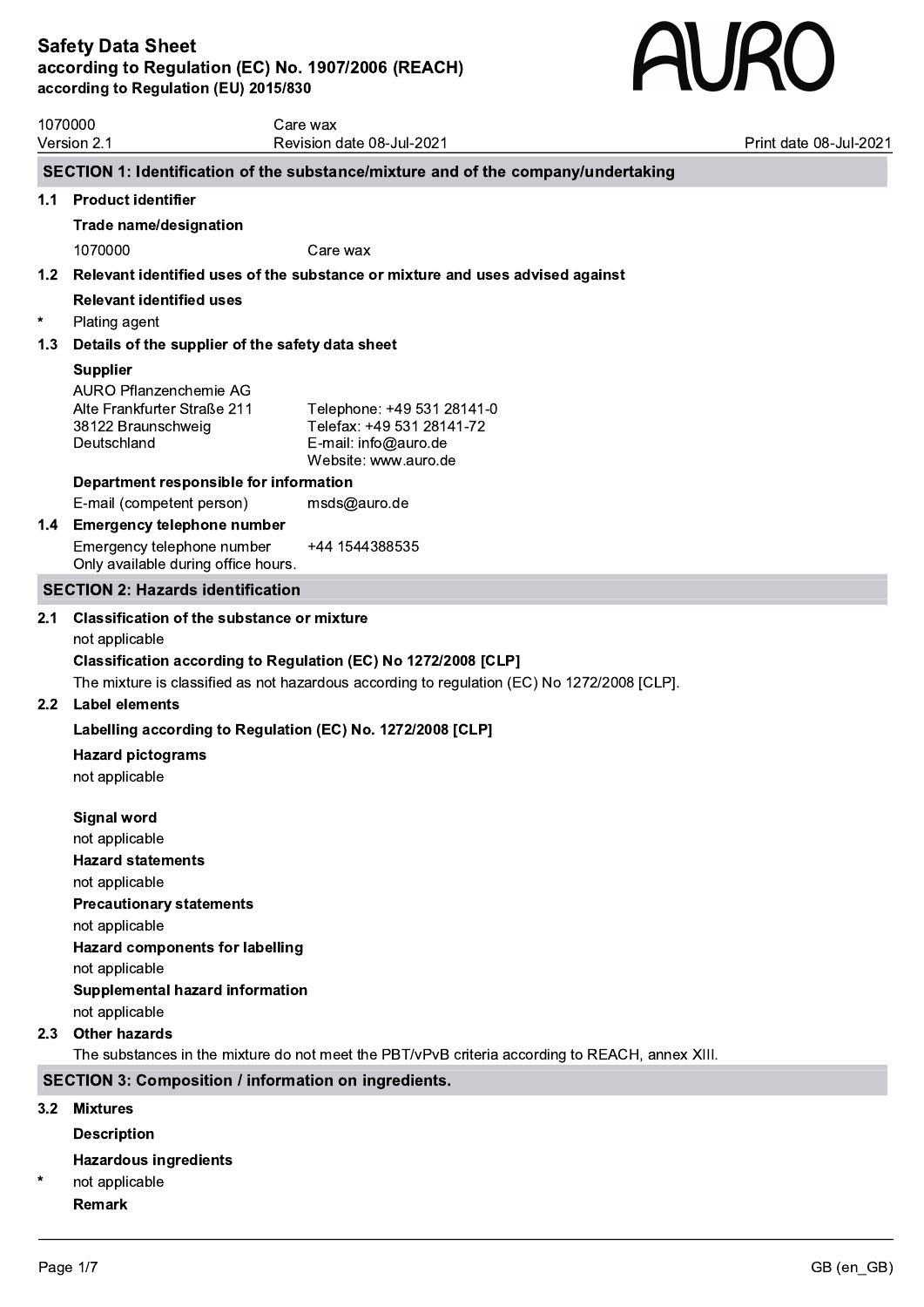

1070000 Care wax

Version 2.1 Contract Contract Revision date 08-Jul-2021 Contract Contract Print date 08-Jul-2021

Full text of H- and EUH-statements: see section 16.Full text of H-phrases: see section 16.

### SECTION 4: First aid measures

### 4.1 Description of first aid measures

### General information

In all cases of doubt, or when symptoms persist, seek medical advice. In case of unconsciousness give nothing by mouth, place in recovery position and seek medical advice.

### Following inhalation

Remove casualty to fresh air and keep warm and at rest. In case of irregular breathing or respiratory arrest provide artificial respiration.

### Following skin contact

Remove contaminated, saturated clothing immediately. After contact with skin, wash immediately with plenty of water and soap. Do not use solvents or thinners.

### After eye contact

Rinse cautiously with water for several minutes. Remove contact lenses, if present and easy to do. Continue rinsing. Seek medical advice immediately.

### Following ingestion

If swallowed, rinse mouth with water (only if the person is conscious). Seek medical advice immediately. Keep victim calm. Do NOT induce vomiting.

### Self-protection of the first aider

First aider: Pay attention to self-protection!

### 4.2 Most important symptoms and effects, both acute and delayed

### Symptoms

In all cases of doubt, or when symptoms persist, seek medical advice.

### 4.3 Indication of any immediate medical attention and special treatment needed

First Aid, decontamination, treatment of symptoms.

### SECTION 5: Firefighting measures

5.1 Extinguishing media

### Suitable extinguishing media

alcohol resistant foam, Carbon dioxide (CO2), Powder, spray mist, (water)

### Unsuitable extinguishing media

Strong water jet

### 5.2 Special hazards arising from the substance or mixture

Dense black smoke occurs during fire. Inhaling hazardous decomposing products can cause serious health damage.

### 5.3 Advice for firefighters

Provide a conveniently located respiratory protective device. Cool closed containers that are near the source of the fire. Do not allow water used to extinguish fire to enter drains, ground or waterways.

### SECTION 6: Accidental release measures

# 6.1 Personal precautions, protective equipment and emergency procedures

Ventilate affected area. Do not breathe vapours.

# 6.2 Environmental precautions

Do not allow to enter into surface water or drains. If the product contaminates lakes, rivers or sewages, inform competent authorities in accordance with local regulations.

### 6.3 Methods and material for containment and cleaning up

### For containment

Isolate leaked material using non-flammable absorption agent (e.g. sand, earth, vermiculit, diatomaceous earth) and collect it for disposal in appropriate containers in accordance with the local regulations (see section 13).

### For cleaning up

Clean using cleansing agents. Do not use solvents.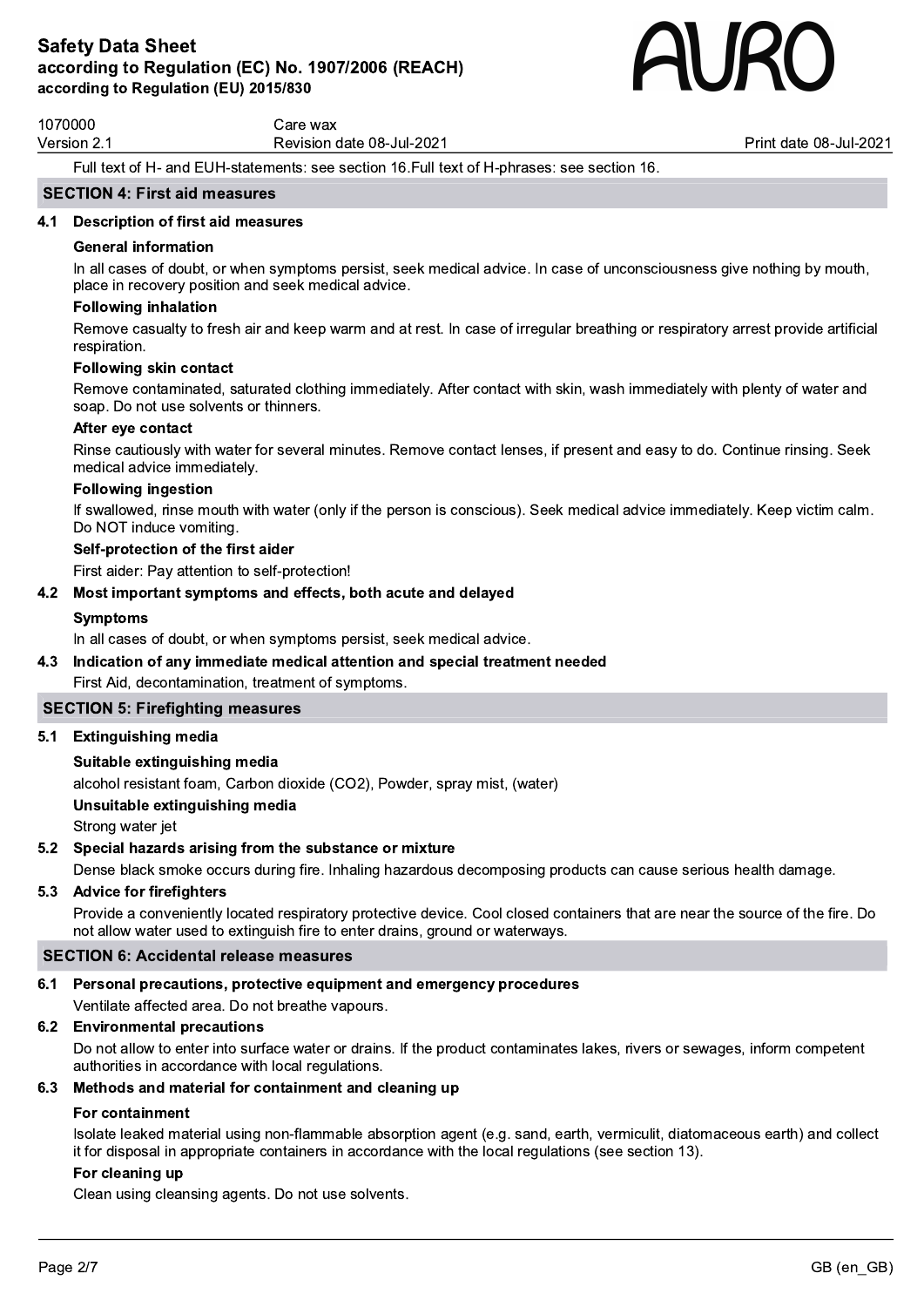

1070000 Care wax Version 2.1 **Print date 19th Concernsive Concernsive Concernsive Concernsive Concernsive Concernsive Concernsive Concernsive Concernsive Print date 08-Jul-2021** 

### 6.4 Reference to other sections

Safe handling: see section 7 Personal protection equipment: refer to section 8 Disposal: see section 13

### SECTION 7: Handling and storage

### 7.1 Precautions for safe handling

### Advices on safe handling

Avoid contact with skin, eyes and clothes. Avoid respiration of swarf. Personal protection equipment: see section 8 Do not empty containers with pressure - no pressure vessel! Always keep in containers that correspond to the material of the original container. Follow the legal protection and safety regulations.

# Advices on general occupational hygiene

When using do not eat, drink or smoke.

### 7.2 Conditions for safe storage, including any incompatibilities

### Requirements for storage rooms and vessels

Storage in accordance with the Ordinance on Industrial Safety and Health (BetrSiVO). Keep container tightly closed. Do not empty containers with pressure - no pressure vessel! Smoking is forbidden. Access only for authorised persons. Store carefully closed containers upright to prevent any leaks.

### Hints on joint storage

Keep away from strongly acidic and alkaline materials as well as oxidizers.

### Further information on storage conditions

Keep container tightly closed. Smoking is forbidden. Access only for authorised persons. Store carefully closed containers upright to prevent any leaks.

### 7.3 Specific end use(s)

Observe technical data sheet.

### SECTION 8: Exposure controls/personal protection

### 8.1 Control parameters

### Occupational exposure limit values

No data available

Biological limit values No data available

### 8.2 Exposure controls

Provide good ventilation.This can be achieved with local or room suction.

### Personal protection equipment

### Respiratory protection

In case of inadequate ventilation wear respiratory protection.

### Hand protection

Suitable material: NBR (Nitrile rubber) Thickness of the glove material  $>= 0.4$  mm Breakthrough time >= 480 min

For special purposes, it is recommended to check the resistance to chemicals of the protective gloves mentioned above together with the supplier of these gloves. Observe the instructions and details for use, storage, maintenance and replacement provided by the protective glove manufacturer. Penetration time of glove material depending on intensity and duration of exposure to skin.

Recommended glove articles:EN ISO 374

### Skin protection

Barrier creams can help protecting exposed skin areas. In no case should they be used after contact.

### Eye/face protection

Eye glasses with side protection

### Body protection

When handling with chemical substances, protective clothing with CE-labels including the four control digits must be worn.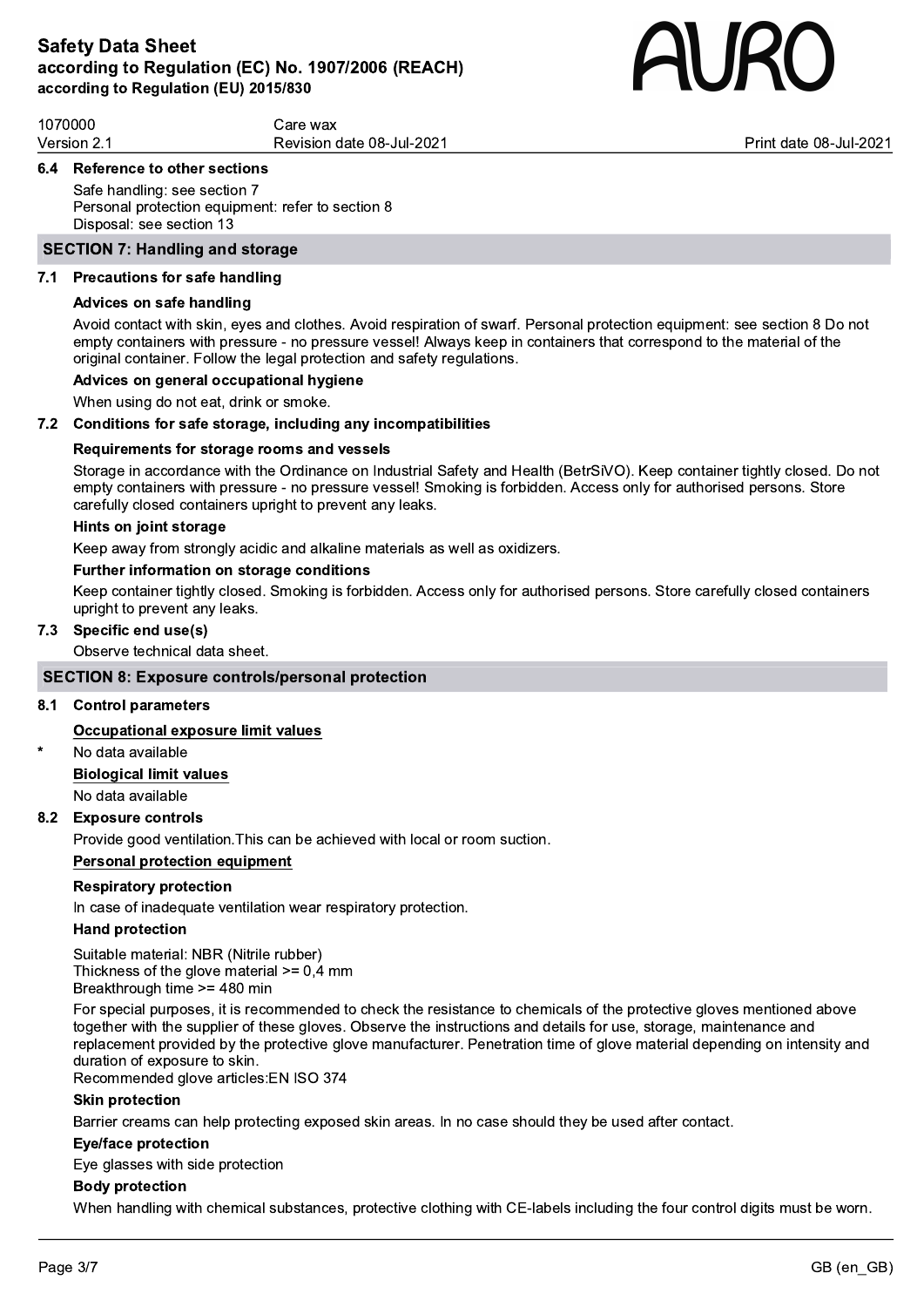# **AURO**

|         | 1070000<br>Care wax                                   |                           |                        |  |  |
|---------|-------------------------------------------------------|---------------------------|------------------------|--|--|
|         | Version 2.1                                           | Revision date 08-Jul-2021 | Print date 08-Jul-2021 |  |  |
|         | <b>Environmental exposure controls</b>                |                           |                        |  |  |
|         | Do not allow to enter into surface water or drains.   |                           |                        |  |  |
|         | <b>SECTION 9: Physical and chemical properties</b>    |                           |                        |  |  |
| 9.1     | Information on basic physical and chemical properties |                           |                        |  |  |
|         | Appearance                                            |                           |                        |  |  |
|         | Physical state                                        | liquid                    |                        |  |  |
| $\star$ | Colour                                                | refer to label            |                        |  |  |
|         | <b>Safety characteristics</b>                         |                           |                        |  |  |
|         | Odour                                                 | characteristic            |                        |  |  |
|         | Odour threshold                                       | not determined            |                        |  |  |
|         | pH                                                    | not determined            |                        |  |  |
|         | Melting point/freezing point                          | not determined            |                        |  |  |
|         | Initial boiling point and boiling range               | not determined            |                        |  |  |
|         | Flash point                                           | not determined            |                        |  |  |
|         | Evaporation rate at 20°C                              | not determined            |                        |  |  |
|         | Burning time                                          | not applicable            |                        |  |  |
|         | Lower explosion limit at 20°C                         | not determined            |                        |  |  |
|         | Upper explosion limit at 20°C                         | not determined            |                        |  |  |
| $\star$ | Vapour pressure at 20°C                               | 23,526 mbar               |                        |  |  |
|         | Density at 20°C                                       | 0,991 kg/l                |                        |  |  |
|         | Water solubility at 20°C                              | partially soluble         |                        |  |  |
|         | Partition coefficient: n-octanol/water                | see section 12            |                        |  |  |
|         | Ignition temperature in °C                            | not determined            |                        |  |  |
|         | Decomposition temperature                             | not determined            |                        |  |  |
|         | Viscosity                                             | not determined            |                        |  |  |
|         | <b>Explosive properties</b>                           | not relevant              |                        |  |  |
|         | Oxidising properties                                  | not relevant              |                        |  |  |
| 92.     | Other information                                     |                           |                        |  |  |

### 9.2 Other information

not applicable

### SECTION 10: Stability and reactivity

### 10.1 Reactivity

No specific test data related to reactivity available for this product or its ingredients.

# 10.2 Chemical stability

Stable when applying the recommended regulations for storage and handling. Further information on correct storage: refer to section 7.

### 10.3 Possibility of hazardous reactions

Keep away from strong acids, strong bases and strong oxidizing agents to avoid exothermic reactions.

### 10.4 Conditions to avoid

Stable when applying the recommended regulations for storage and handling. Further information on correct storage: refer to section 7. Hazardous decomposition byproducts may form with exposure to high temperatures.

### 10.5 Incompatible materials

No further relevant information available.

# 10.6 Hazardous decomposition products

Hazardous decomposition byproducts may form with exposure to high temperatures, e.g.: Carbon dioxide (CO2), Carbon monoxide, smoke.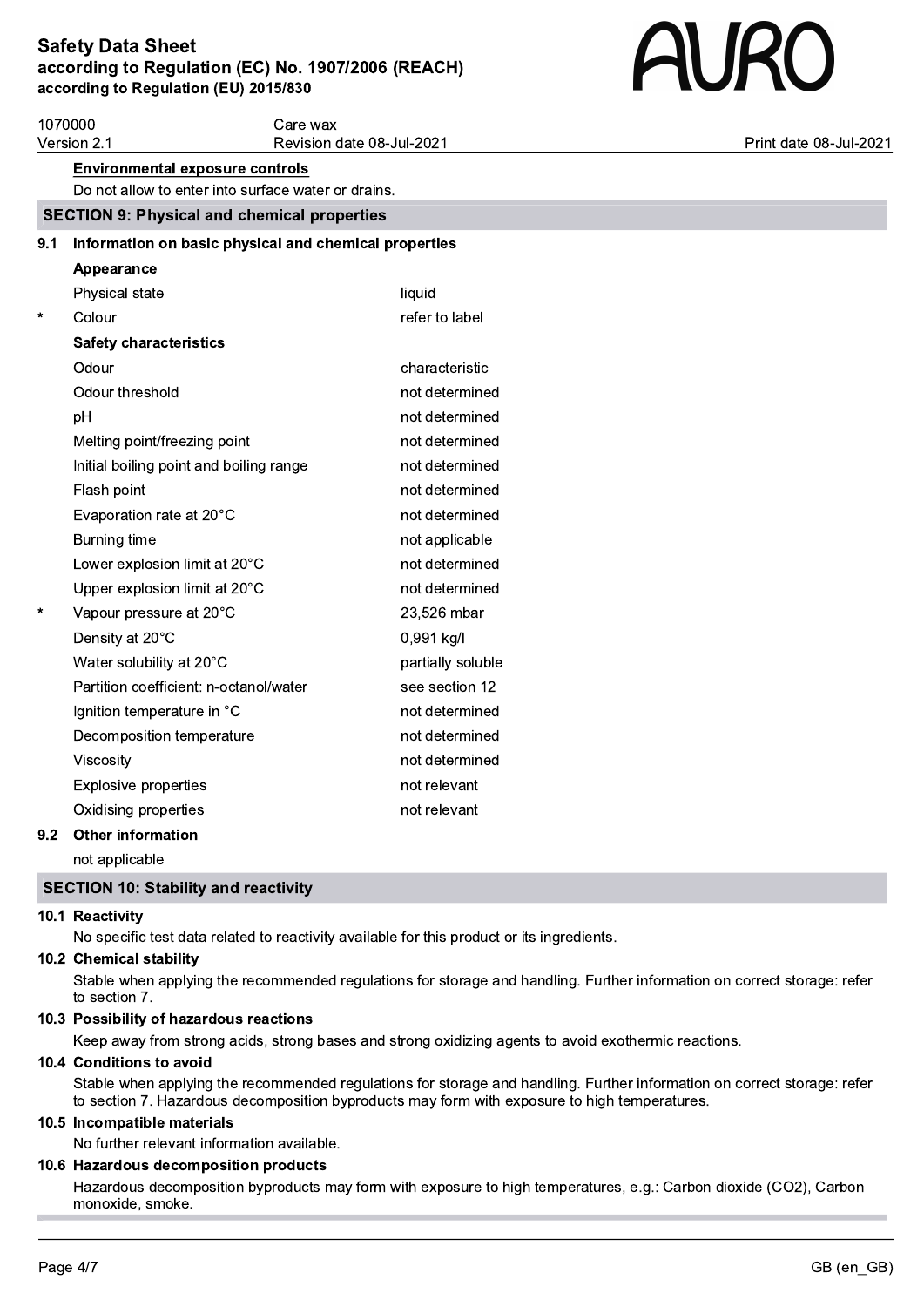

| 1070000   | Care wax                          |                             |
|-----------|-----------------------------------|-----------------------------|
| Version 2 | date 08-Jul-2021 date<br>Revision | t date 08-Jul-2021<br>Print |

### SECTION 11: Toxicological information

### 11.1 Information on toxicological effects

### **Acute toxicity**

Based on available data, the classification criteria are not met.

### Skin corrosion/irritation

Based on available data, the classification criteria are not met.

### Serious eye damage/eye irritation

Based on available data, the classification criteria are not met.

### Respiratory or skin sensitisation

Based on available data, the classification criteria are not met.

### CMR effects (carcinogenicity, mutagenicity and toxicity for reproduction)

Based on available data, the classification criteria are not met.

### STOT-single exposure

Based on available data, the classification criteria are not met.

### STOT-repeated exposure

Based on available data, the classification criteria are not met.

### Aspiration hazard

Based on available data, the classification criteria are not met.

### Practical experience/human evidence

Inhaling of solvent components above the MWC-value can lead to health damage, e.g. irritation of the mucous membrane and respiratory organs, as well as damage to the liver, kidneys and the central nerve system. Indications for this are: Headache, Dizziness, fatigue, amyosthenia, Dizziness, in serious cases: unconsciousness. Solvents may cause some of the aforementioned effects through skin resorption. Repeated or prolonged contact with the preparation may cause removal of natural fat from the skin resulting in non-allergic contact dermatitis and/or absorption through skin. Splashing may cause eye irritation and reversible damage.

### SECTION 12: Ecological information

### 12.1 Toxicity

Based on available data, the classification criteria are not met.

### 12.2 Persistence and degradability

No information available.

### 12.3 Bioaccumulative potential No information available.

12.4 Mobility in soil

No information available.

### 12.5 Results of PBT and vPvB assessment

The substances in the mixture do not meet the PBT/vPvB criteria according to REACH, annex XIII.

### 12.6 Other adverse effects

No information available.

### SECTION 13: Disposal considerations

### 13.1 Waste treatment methods

### Product/Packaging disposal

Do not empty into drains; dispose of this material and its container in a safe way. Waste disposal according to directive 2008/98/EC, covering waste and dangerous waste.

### Waste codes/waste designations according to EWC/AVV

080120 - aqueous suspensions containing paint or varnish other than those mentioned in 08 01 19

### Other disposal recommendations

Non-contaminated packages may be recycled. Vessels not properly emptied are special waste.

# SECTION 14: Transport information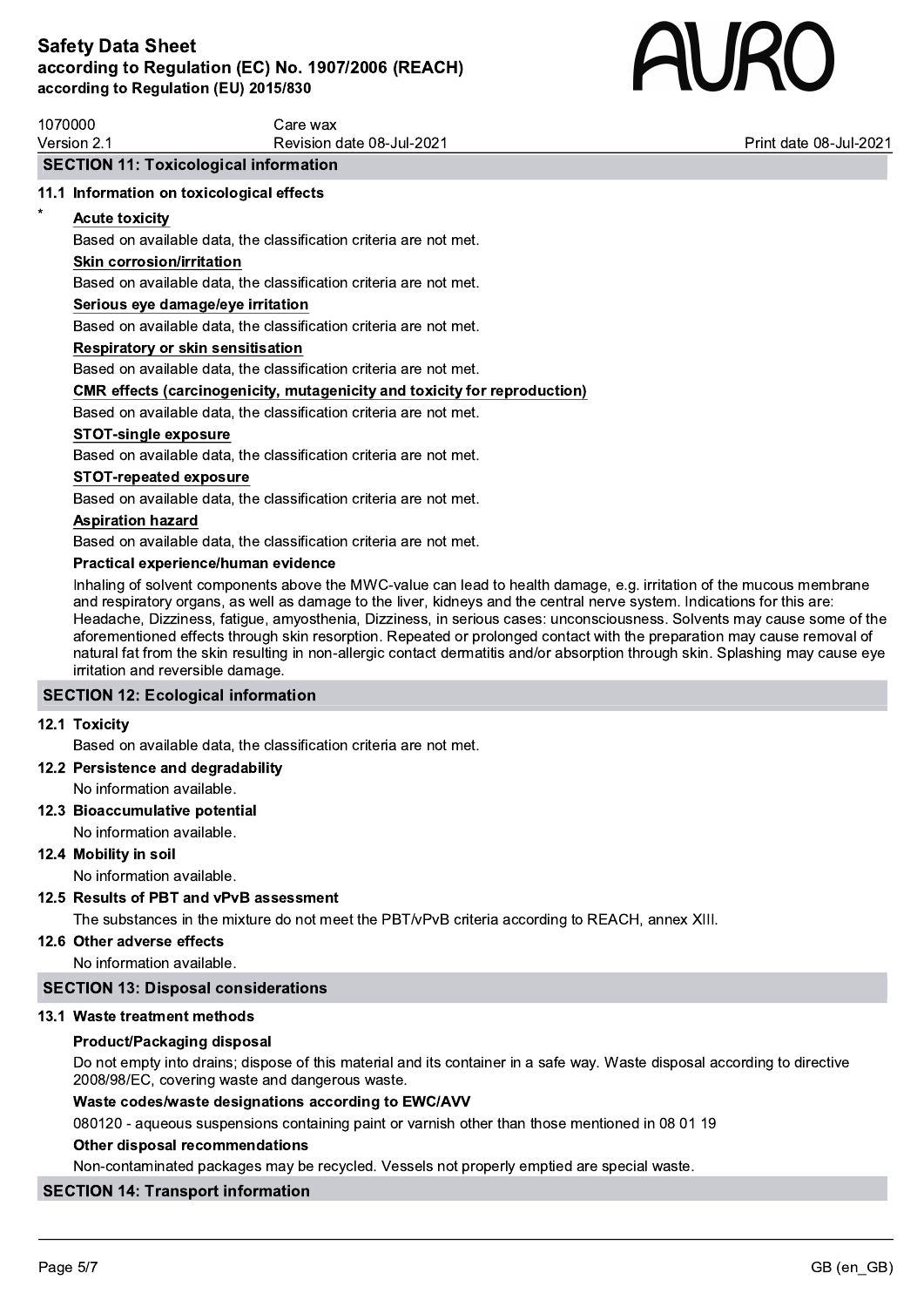

1070000 Care wax Version 2.1 **Print date 08-Jul-2021** Revision date 08-Jul-2021 **Print date 08-Jul-2021** Print date 08-Jul-2021 14.1 UN number not applicable 14.2 UN proper shipping name Land transport (ADR/RID) No dangerous good in sense of these transport regulations. Sea transport (IMDG) No dangerous good in sense of these transport regulations.

### Air transport (ICAO-TI / IATA-DGR)

No dangerous good in sense of these transport regulations.

### 14.3 Transport hazard class(es)

not applicable

### 14.4 Packing group

not applicable

### 14.5 Environmental hazards

Land transport (ADR/RID) not applicable Sea transport (IMDG) not applicable

### 14.6 Special precautions for user

Transport always in closed, upright and safe containers. Make sure that persons transporting the product know what to do in case of an accident or leakage. Advices on safe handling: see parts 6 - 8

### 14.7 Transport in bulk according to Annex II of Marpol and the IBC Code

No transport as bulk according to IBC Code.

### 14.8 Additional information

Land transport (ADR/RID) not applicable Sea transport (IMDG) not applicable Air transport (ICAO-TI / IATA-DGR) not applicable SECTION 15: Regulatory information

# 15.1 Safety, health and environmental regulations/legislation specific for the substance or mixture

# EU legislation

### Restrictions of occupation

Observe employment restrictions under the Maternity Protection Directive 92/85/EEC or stricter national regulations, if

applicable.<br>Observe restrictions to employment for juvenils according to the 'juvenile work protection guideline' (94/33/EC) or stricter national regulations, if applicable.

Directive 2010/75/EU on industrial emissions [Industrial Emissions Directive]

VOC-value: 1,883 g/l

- Directive 2004/42/EC on the limitation of emissions of volatile organic compounds
- \* VOC limit value 2004/42/IIA(f): 130 g/l (2010)
- Maximum VOC content (g/L) of the product in a ready to use condition: 1.883

This product meets the requirements of Regulation (EC) No. 1935/2004 on the limitation of VOC content.

Directive 2012/18/EU on the control of major-accident hazards involving dangerous substances [Seveso-III-

### Directive] Hazard categories / Named dangerous substances

This product is not classified according to Directive 2012/18/EU.

### National regulations

### 15.2 Chemical Safety Assessment

Chemical safety assessments for substances in this mixture were not carried out.